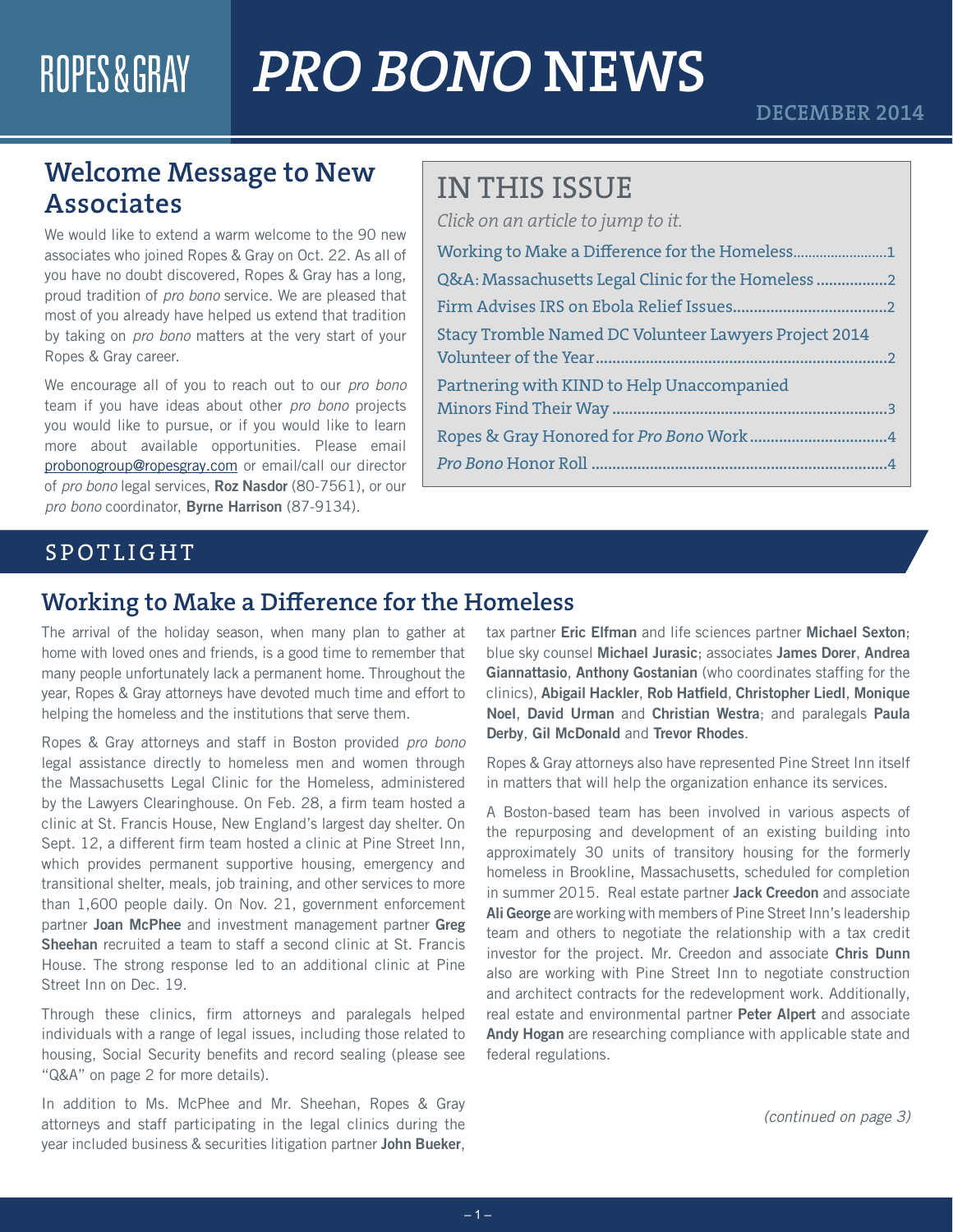# <span id="page-1-0"></span>ROPES&GRAY

# *PRO BONO* **NEWS**







Anthony Gostanian Jeff Katz

Boston-based hedge funds partner and pro bono committee cochair Jeff Katz and associate Anthony Gostanian discuss Ropes & Gray's participation in the Massachusetts Legal Clinic for the Homeless, an initiative of the Lawyers Clearinghouse. The firm has been participating in the clinic for 20 years, and was honored with a National Public Service Award from the American Bar Association's Business Law Section in 2012 for this and other pro bono efforts.

#### **Q: Could you provide some background on the Massachusetts Legal Clinic for the Homeless?**

**A:** The Lawyers Clearinghouse established the program in 1994 and works with nine Boston law firms to administer the clinics. Each firm hosts two or three clinics per year. Ropes & Gray hosted four clinics in 2014 – two at St. Francis House, a day shelter in Boston, and two at Pine Street Inn, a Boston night shelter. The firm typically has six to eight representatives at each clinic, organized into teams of two attorneys or one attorney and a paralegal, depending on who is attending.

#### **Q: Can you describe a day at the clinic?**

**A:** Each clinic generally runs from about 9:30 a.m. to about 2 p.m. Each team will typically interview two to four shelter guests who are seeking legal assistance. Lawyers Clearinghouse staff members prescreen each matter, and an experienced legal aid lawyer meets with the lawyers at the end of the clinic to provide guidance. The viable cases then are taken back to the firm and handled to completion, typically by the team that conducted the interview.

Ropes & Gray teams have assisted clinic clients with a wide variety of matters, including those involving housing applications, Social Security disability benefits, SSI applications, criminal record-sealing requests, creditor or collection issues, civil disputes, and unemployment benefits. This range illustrates one of the most interesting aspects of staffing the clinic – when you walk through the door you never know what kind of matter you're going to get.

#### **Q: What aspects of the work do you find most gratifying?**

**A:** The legal issues usually differ from those we typically handle, which makes the work interesting. More than anything, though, the people we meet often are hard-working people who simply are having difficulty getting through a particular process, and have pretty compelling stories. It's an opportunity to work directly with people who really need help. When you're able to help someone get disability benefits, for example, it can be life-changing for them. It's also great when you can help someone overcome something. For example, we had a client who was an alcoholic but had gotten sober and was looking for a job. He had an arrest record from years ago, however, and wanted to get his records sealed. It was great to be able to get that done and eliminate that barrier for him. Just being represented by a lawyer, especially a Ropes & Gray lawyer, makes a huge difference in the lives of these clients.

## **Firm Advises IRS on Ebola Relief Issues**

Acting for pro bono client International Senior Lawyers Project, a team of Ropes & Gray tax lawyers recently provided information to the Internal Revenue Service (IRS) that on Oct. 29 helped persuade the IRS to issue tax guidance that provides tax relief to persons contributing to efforts to aid Ebola victims in West Africa.

The Ropes & Gray team worked with the IRS National Office on the issue, supplying background information cited in the guidance in support of the "disaster relief" determination. The treatment of the affected area of West Africa as a "qualified disaster" under Internal Revenue Code § 139(c)(4) is a novel application of the relief to a medical crisis; the IRS previously exercised this authority outside the United States on just six occasions, and only in cases of natural disasters caused by earthquakes and tsunamis. This should help get more funds to aid the Ebola relief efforts.

The Ropes & Gray team included tax partners Rom Watson and Lorry Spitzer (both of Boston), and tax counsel Morey Ward (Washington, D.C.). Stephen Shay, a retired Ropes & Gray partner and Harvard Law School professor, assisted on the project.

#### **Stacy Tromble Named DC Volunteer Lawyers Project 2014 Volunteer of the Year**

Government enforcement associate Stacy Tromble (Washington, D.C.) recently received the 2014 Volunteer of the Year Award from the DC Volunteer Lawyers Project, a nonprofit organization that provides pro bono family law assistance to low-income Washingtonians. In announcing the honor, the DC Volunteer Lawyers Project noted that Ms. Tromble worked the most hours of any of its volunteers during 2014 and commended her outstanding diligence, excellent judgment, and strong problem-solving and investigative skills. The organization also cited her work on specific cases, each involving a custody dispute over a young child.

"We are so grateful for Stacy's hard work and dedication to her child clients, and feel fortunate to have her among the lawyers in D.C. who are helping to safeguard the lives of at-risk children," the DC Volunteer Lawyers Project noted.

In addition to working on cases with the DC Volunteer Lawyers Project, Ms. Tromble arranged for the organization to present two training sessions at Ropes & Gray's Washington, D.C. office, each of which was open to attorneys from the greater Washington legal community. One session equipped attorneys to serve as courtappointed guardians ad litem for children in disputed custody cases; the other prepared attorneys to represent domestic violence survivors seeking civil protection orders. These sessions were among five *pro bono* trainings that Ms. Tromble arranged for the Washington, D.C. office in 2014. Other trainings addressed issues such as aiding survivors of commercial sex trafficking, representing immigrant children facing possible deportation from the United States, and assisting residential *pro se* litigants, both landlords and tenants.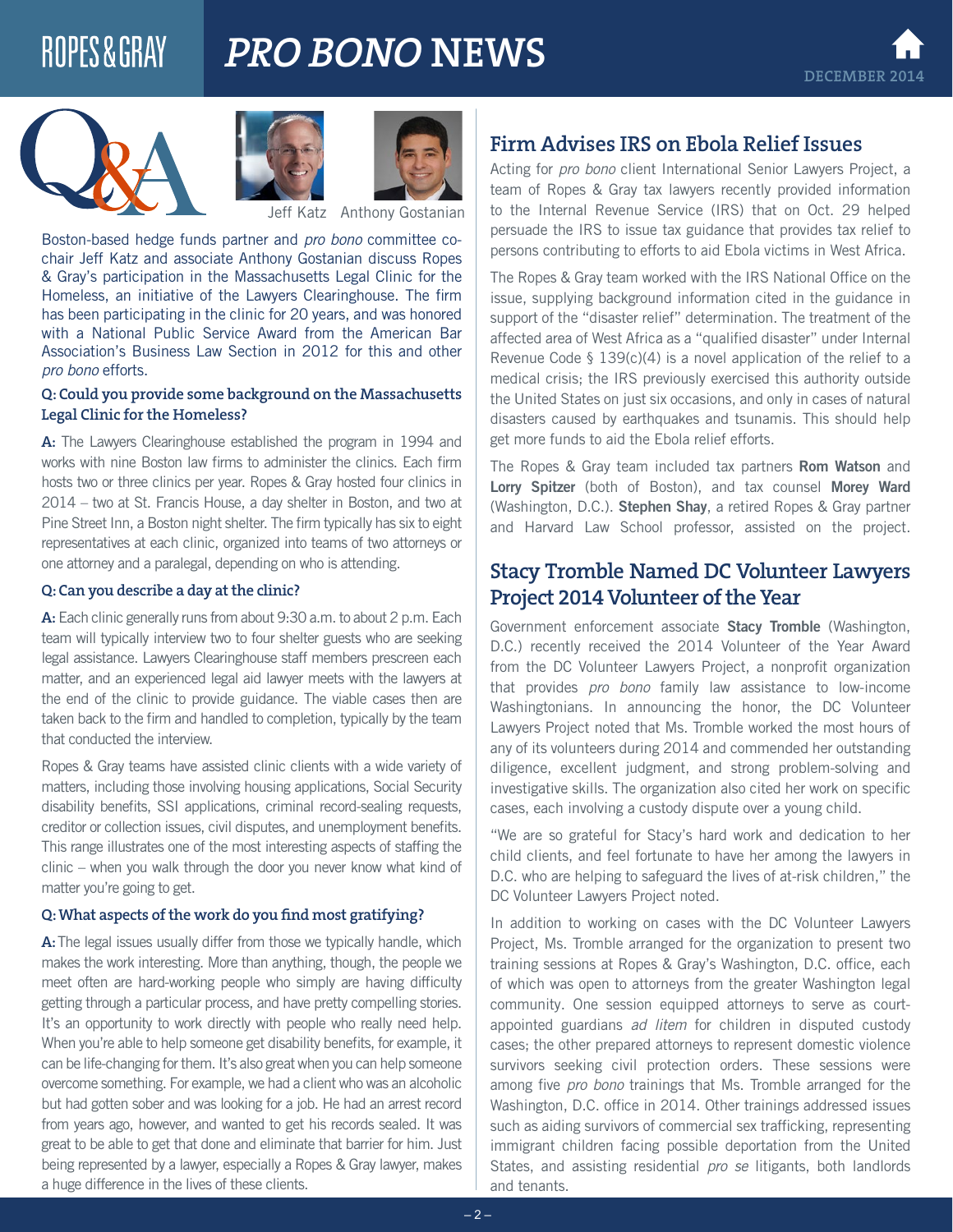## <span id="page-2-0"></span>**Making a Difference for the Homeless**

#### (continued from page 1)

Ropes & Gray also helped Pine Street Inn in connection with the Walnut Avenue Apartments mixed-use development in Jamaica Plain, Massachusetts, scheduled to be completed in 2015. Jack Creedon and associates Garin Muranaka and Matt Stoller (both of New York) worked with members of the Pine Street Inn leadership team to negotiate a property management and tenant support services platform (and related financing matters) for the project. The development will include approximately 30 affordable studio apartments for formerly homeless individuals and an approximately 20-bed medical respite facility, with Pine Street Inn managing the residential component and offering onsite support and counseling services for residents.

In Washington, D.C., Ropes & Gray associates Kia Grant and Lisa Guo provided *pro bono* research assistance to the Washington Legal Clinic for the Homeless (WLCH). The associates helped WLCH analyze laws and regulations enacted in various U.S. jurisdictions related to the preservation of affordable housing when property owners opt out of the project-based Section 8 (of the Housing Act of 1937) rental assistance program. Ms. Grant and Ms. Guo conducted research to identify laws and regulations enacted across 10 jurisdictions, analyzed constitutional challenges that have been litigated surrounding those laws and regulations, and consulted with regulators from various jurisdictions to discuss the effectiveness of those laws. They also drafted commentary on a proposed bill by Mayor Vincent Gray that would amend the District of Columbia's Tenant Opportunity to Purchase Act.

Finally, two Boston associates regularly provide valuable assistance to the nonprofit organization that publishes Spare Change News, a semimonthly newspaper that addresses issues of homelessness and is sold primarily by homeless men and women. Katie Waite and Michael Doore respectively serve as clerk and assistant clerk of the board for the Cambridge, Massachusetts-based Homeless Empowerment Project. As clerks of the board, they attend monthly board meetings, help with governance issues and keep minutes for the board. They also help coordinate legal support for the Homeless Empowerment Project as needed, including contract review and drafting, tax advice, and other ongoing legal matters.

At a time when a comfortable home serves as the setting for many a holiday celebration, it is inspiring to reflect on the efforts so many Ropes & Gray colleagues have made during the year to make a difference for those whose holiday wish is a warm and safe place to live.

## **Partnering with KIND to Help Unaccompanied Minors Find Their Way**

The number of minors entering the United States alone – often fleeing abuse, gang violence and other threats in their homelands – has grown significantly in recent years. To help these children, Ropes & Gray has partnered with Kids in Need of Defense (KIND), a nonprofit organization that arranges pro bono legal representation for unaccompanied refugee and immigrant minors entering the United States.

Ropes & Gray has worked with KIND in Boston for several years and this year has expanded that work to the New York and Washington, D.C. offices.

Highlights of the firm's KIND-related work in 2014 appear below.

• A New York-based firm team obtained permanent residency for a Guatemalan orphan who came to the United States alone in 2009, fleeing physical, emotional and sexual abuse from her grandfather. She was placed in the custody of the Office of Refugee Resettlement in Texas and released to an adult "sponsor" in the New York City area whom she did not know. The sponsor failed to meet her basic and educational needs, and extorted money through threats of deportation. Even though the young woman spoke little English, she enrolled herself in school, where a teacher ultimately connected her with KIND, which brought her case to Ropes & Gray in March 2012.

Business restructuring partner Anne Pak and associates Maura Flaherty, Alexandria Perrin (now of San Francisco) and Rodrigo Valle (now of Tokyo) obtained lawful permanent resident status for the young woman in March 2014 by first securing Special Immigrant Juvenile Status. The client has since obtained GED certification and has enrolled in community college.

• Associate Dan Chirlin (New York) and a colleague from his prior firm secured guardianship and an order of special findings to support an application for Special Immigrant Juvenile Status for a 16-year-old who had been detained last year after crossing the U.S. border at the end of her trek from El Salvador. After spending two months in a detention facility, the young woman was released to her aunt in the Bronx and faced a deportation proceeding before an immigration judge.

 On July 25, a Bronx family court judge ordered that the young woman's aunt be granted full guardianship status over her, and made further special findings in support of the client's application for Special Juvenile Immigrant Status. The young woman is now eligible to obtain expedited legal residency status in the United States.